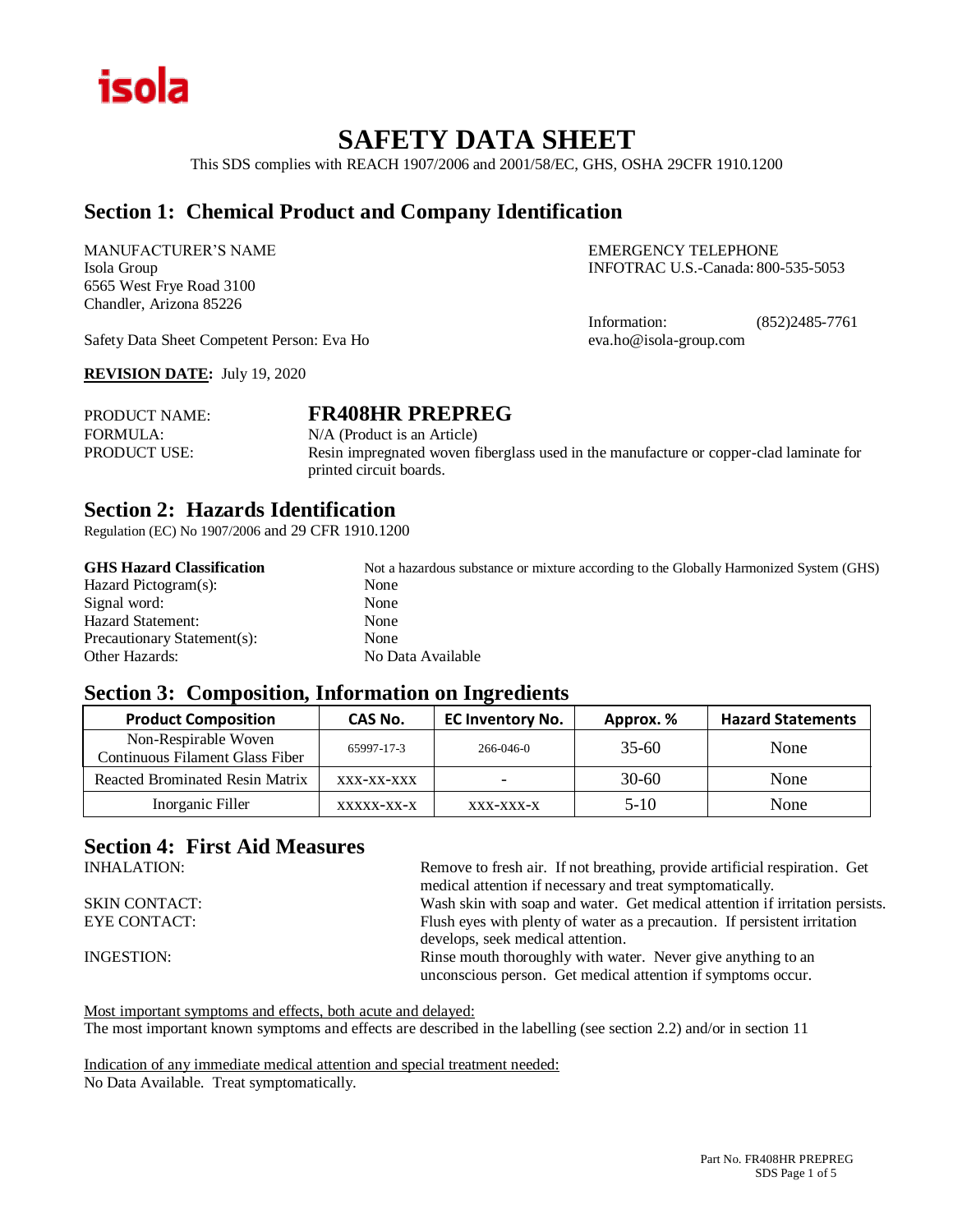# isola

## **Section 5: Fire-fighting Measures**

FLASH POINT: Not applicable FLAMMABLE LIMITS IN AIR (% by vol): Not applicable EXTINGUISHING MEDIA: Foam, Dry Chemical Powder, or Carbon Dioxide

SPECIAL FIREFIGHTING PROCEDURES: Wear self-contained breathing apparatus for firefighting if necessary. UNUSUAL FIRE AND EXPLOSION HAZARDS: Thermal decomposition or combustion may give off toxic fumes, gases and vapors.

# **Section 6: Accidental Release Measures**

PERSONAL PRECAUTIONS, PROTECTIVE EQUIPMENT AND EMERGENCY PROCEDURES:

Prevent dust formation. Ensure adequate ventilation and isolate area. Wear proper protective equipment as specified in Section 8. Do not breathe dust or fumes/vapor from heated product.

ENVIRONMENTAL PRECAUTIONS: No special environmental precautions required.

METHODS AND MATERIAL FOR CONTAINMENT AND CLEANUP: Wear proper protective equipment as specified in Section 8: Exposure Controls/Personal Protection. If material is released or spilled, sweep, shovel or vacuum material and place in closed containers for subsequent reuse or disposal.

DISPOSAL METHOD: Disposal should be made in accordance with federal, state and local regulations.

REFERENCE TO OTHER SECTIONS: See Sections 8 and 13.

## **Section 7: Handling and Storage**

#### PRECAUTIONS TO BE TAKEN IN HANDLING AND STORAGE:

Store in a cool dry place. Avoid excessive heat and ignition sources. Further processing of solid materials may result in the formation of combustible dusts. The potential for combustible dust formation should be taken into consideration before additional processing occurs. Provide appropriate exhaust ventilation at places where dust is formed.

#### INFORMATION ON EMPTIED CONTAINER: Not applicable

SPECIFIC USES: Resin impregnated woven fiberglass used in the manufacture or copper-clad laminate for printed circuit boards.

## **Section 8: Exposure Controls/Personal Protection**

#### EXPOSURE CONTROLS:

#### VENTILATION:

Provide general ventilation and local exhaust ventilation to meet TLV requirements of individual ingredients and to control dusting conditions. If cutting or rimming with power equipment then dust collectors and local ventilation should be used. Avoid unnecessary exposure to dust and handle with care. Keep work area clean of dust and fibers by using an industrial vacuum cleaner with high efficiency filter or wetting down area with water. Never use compressed air and avoid dry sweeping.

#### EYE PROTECTION:

Wear safety glasses with side shields. Use equipment for eye protection tested and approved under appropriate government standards such as NIOSH (US) or EN 166(EU).

#### RESPIRATORY PROTECTION:

Respiratory protection is not required. Where protection from nuisance levels of dusts are desired, use type N95 (US) or type P1 (EN 143) dust masks. Use a NIOSH/MSHA or European Standard (EN) approved respirator if exposure limits are exceeded or if irritation or other symptoms are experienced. Follow the OSHA respirator regulations found in 29 CFR 1910.134 or the CEN European Standards (EU).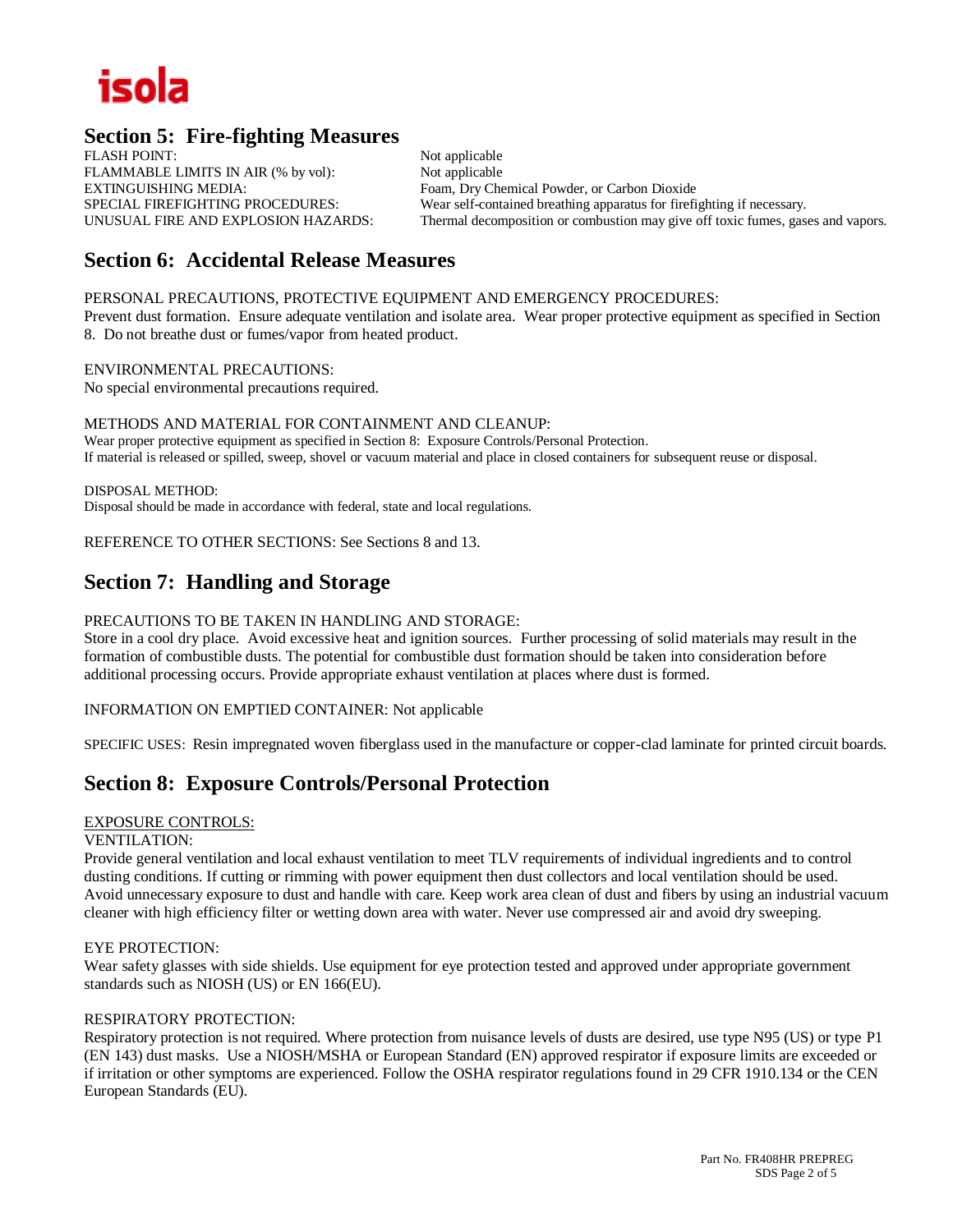

#### PROTECTIVE GLOVES:

Glove use is recommended. Gloves must be inspected prior to use. Use proper glove removal technique (without touching glove's outer surface) to avoid skin contact with glove contamination. Dispose of contaminated gloves after use in accordance with applicable laws and good laboratory practices. Wash and dry hands.

#### SKIN PROTECTION:

Suitable protective clothing to prevent skin contact is recommended.

#### WORK/HYGIENE PRACTICES:

Provide good personal hygiene after handling. Avoid contact with eyes. Wash hands after handling.

#### OTHER EQUIPMENT:

Make safety shower, eyewash stations, and hand washing equipment available in the work area.

#### CONTROL PARAMETERS:

None

# **Section 9: Physical and Chemical Properties**

| APPEARANCE - COLOR: |       |
|---------------------|-------|
| PHYSICAL STATE:     | Solid |
| ODOR:               | N/A   |

#### PRODUCT CRITERIA

|                                              | PRODUCT CRITERIA          |
|----------------------------------------------|---------------------------|
| <b>ODOR THRESHOLD</b>                        | Not Available for product |
| PH                                           | Not Available for product |
| <b>FLASH POINT:</b>                          | Not Available for product |
| LOWER EXPLOSIVE LIMIT; UPPER EXPLOSIVE LIMIT | Not Available for product |
| FLAMMABILITY (Solid, gas)                    | Not Available for product |
| <b>EXPLOSIVE PROPERTIES</b>                  | Not Available for product |
| <b>OXIDIZING PROPERTIES</b>                  | Not Available for product |
| SPECIFIC GRAVITY (@25 °C):                   | Not Available for product |
| <b>EVAPORATION RATE:</b>                     | Not Available for product |
| % VOLATILE by VOLUME                         | Not Available for product |
| PARTITION COEFFICIENT                        | Not Available for product |
| <b>AUTO IGNITION TEMPERATURE</b>             | Not Available for product |
| DECOMPOSITION TEMPERATURE                    | Not Available for product |
| <b>BOILING POINT:</b>                        | Not Available for product |
| <b>MELTING POINT:</b>                        | Not Available for product |
| <b>VAPOR PRESSURE</b>                        | Not Available for product |
| VAPOR DENSITY $(AIR = 1)$                    | Not Available for product |
| <b>SOLUBILITY IN WATER:</b>                  | Insoluble                 |
| WATER SOLUBILITY IN THE SOLVENT              | Not Available for product |
| <b>FREEZING POINT:</b>                       | Not Available for product |
| <b>VISCOSITY</b>                             | Not Available for product |
| <b>VOC CONTENT</b>                           | Not Available for product |

## OTHER INFORMATION

None

# **Section 10: Stability and Reactivity**

REACTIVITY: Stable under normal storage conditions.

CHEMICAL STABILITY: Stable under recommended storage conditions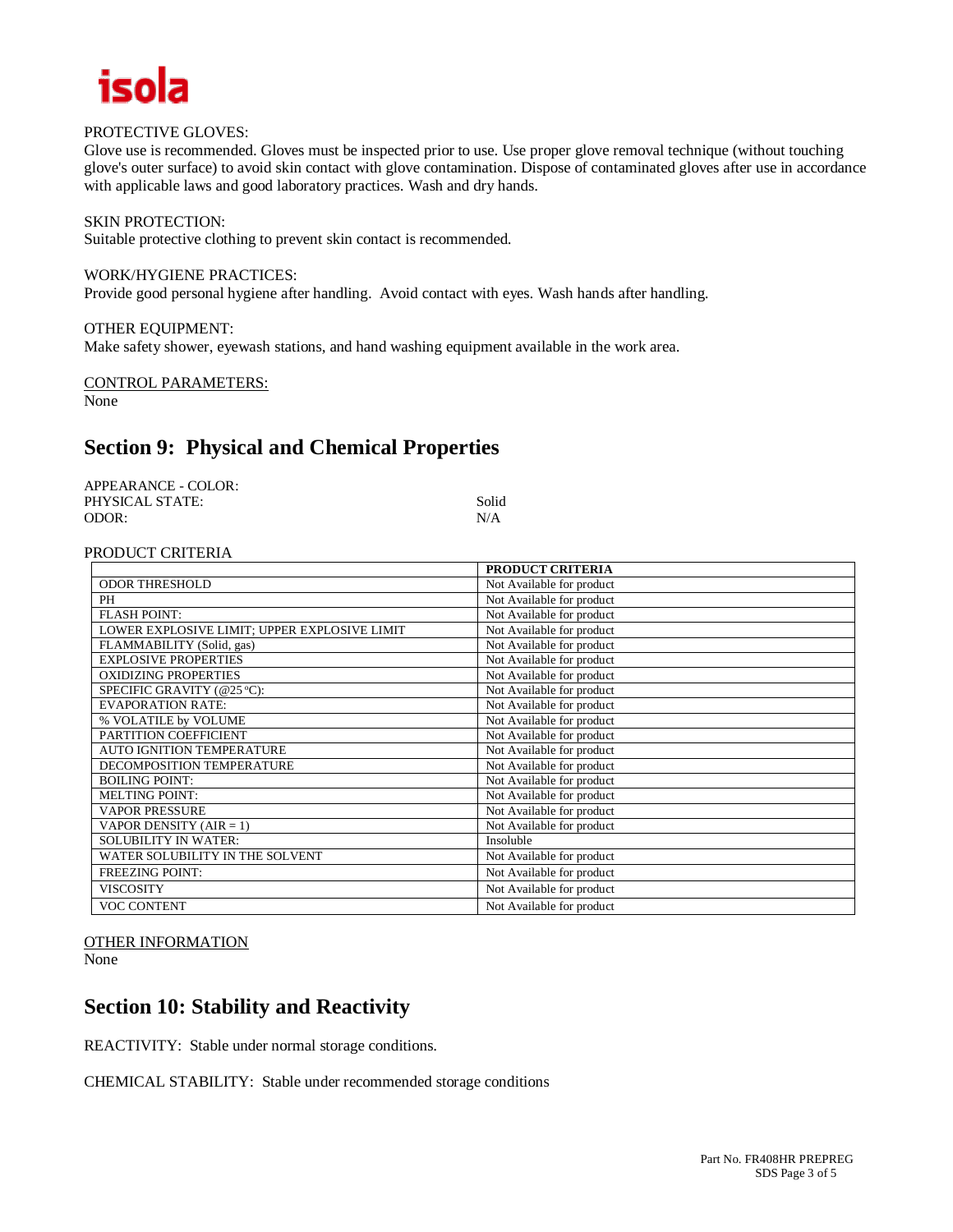

#### POSSIBILITY OF HAZARDOUS REACTIONS: No data available.

CONDITIONS TO AVOID: Exposure to excessive heat, flames, sparks and other ignition sources as well as moist air and water. Avoid incompatible materials. Avoid excessive dust generation.

INCOMPATIBLE MATERIALS: Avoid contact with strong oxidizing agents, strong acids, strong bases, mercaptans and amines.

HAZARDOUS DECOMPOSITION PRODUCTS: Dense smoke, acrid vapors and fumes, aliphat ic and aromat ic hydrocarbons of variable composition,  $CO_X$ ,  $NO_X$ . Decomposition products depend on temperature, air supply and other materials that may be present. Uncontrolled exothermic reactions of epoxy resins release phenolics, carbon monoxide and water.

## **Section 11: Toxicological Information**

**There is no toxicological information available for the product (article) itself.**

## **Section 12: Ecological Information**

**There is no ecological information available for the product (article) itself.**

## **Section 13: Disposal Considerations**

Dispose according to local, state, and national regulations.

## **Section 14: Transport Information**

| <b>DOT TRANSPORT:</b>                                   | Not Regulated |
|---------------------------------------------------------|---------------|
| ADR = International Carriage of Dangerous Goods by Road | Not Regulated |
| <b>RAIL TRANSPORT:</b>                                  | Not Regulated |
| <b>SEA TRANSPORT: IMDG</b>                              | Not Regulated |
| AIR TRANSPORT: IATA/ICAO                                | Not Regulated |

## **Section 15: Regulatory Information**

OSHA HAZARD COMMUNICATION STANDARD This product is a not "Hazardous Chemical" as defined by 29 CFR 1910.1200.

TOXIC SUBSTANCES CONTROL ACT (TSCA) STATUS: This product is in compliance with all rules, regulations, and orders of TSCA.

SUPERFUND AMENDMENTS AND REAUTHORIZATION ACT OF 1986 (SARA) TITLE III (EPCRA) SECTIONS 311 AND 312: None

SUPERFUND AMENDMENTS AND REAUTHORIZATION ACT OF 1986 (SARA) TITLE III (EPCRA) SECTION 313 SUPPLIER NOTIFICATION: None

#### CALIFORNIA PROPOSITION 65:

This regulation requires a warning for California Proposition 65 chemical(s) under the statute. The California proposition 65 chemical(s) contained in this product are: None.

#### CANADA:

This MSDS contains all of the information required by the Controlled Products Regulations (CPR).